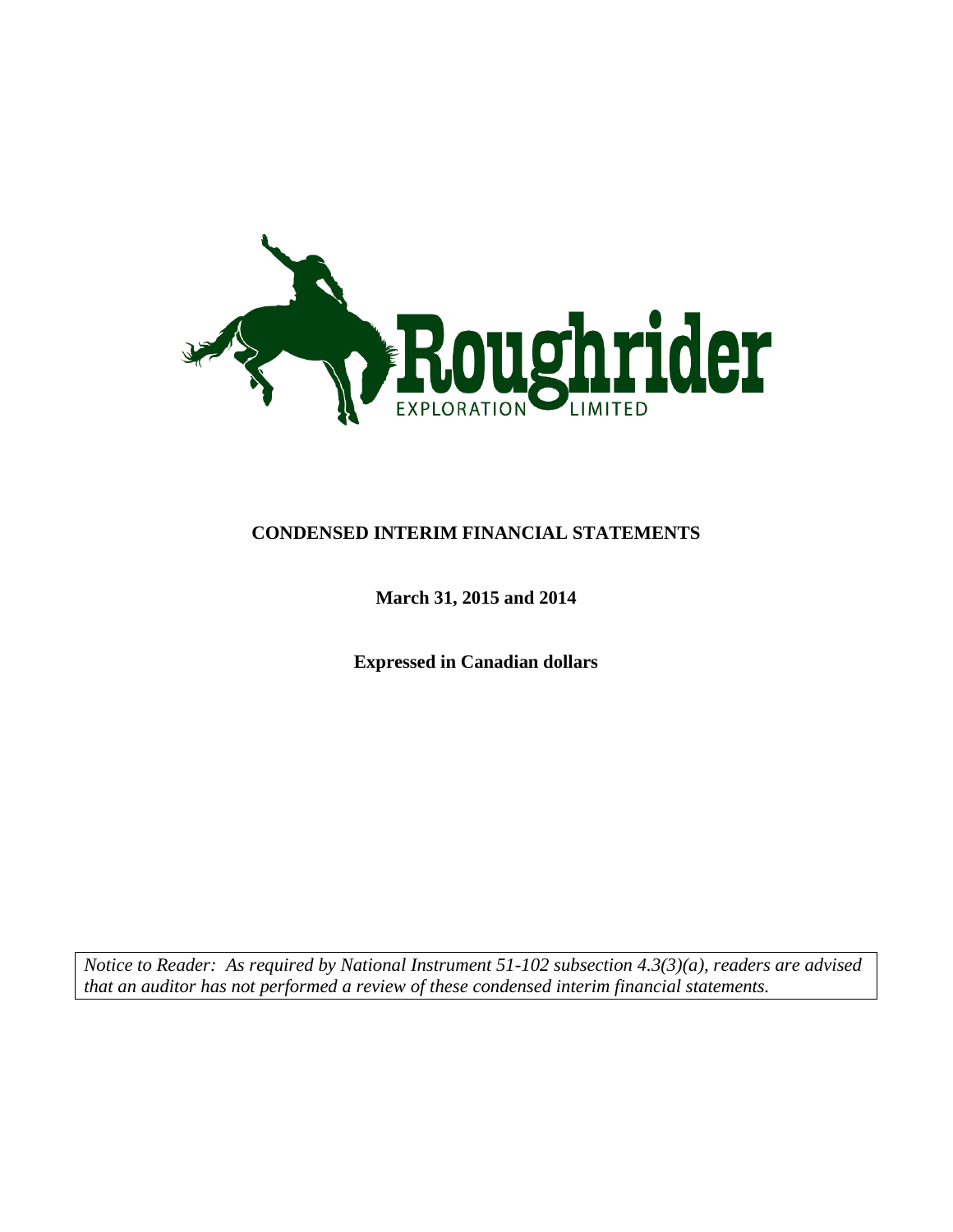## **CONDENSED INTERIM STATEMENTS OF FINANCIAL POSITION**

*Expressed in Canadian Dollars Unaudited – Prepared by Management*

|                                                                                                    |                           | As at<br>March 31,<br>2015                |              | As at<br>December 31,<br>2014              |
|----------------------------------------------------------------------------------------------------|---------------------------|-------------------------------------------|--------------|--------------------------------------------|
| <b>ASSETS</b>                                                                                      |                           |                                           |              |                                            |
| <b>Current assets</b><br>Cash and cash equivalents<br>Receivables<br>Prepaid expenses              | $\$$                      | 948,120<br>109,881<br>35,894<br>1,093,895 | $\mathbb{S}$ | 1,300,201<br>80,481<br>10,464<br>1,391,146 |
| <b>Non-current assets</b><br>Exploration property acquisition costs (Note 4.a)<br>Security deposit |                           | 620,382                                   |              | 620,382<br>2,000                           |
|                                                                                                    | $\mathbb{S}$              | 1,714,277                                 | \$           | 2,013,528                                  |
| <b>LIABILITIES AND SHAREHOLDERS' EQUITY</b>                                                        |                           |                                           |              |                                            |
| <b>Current liabilities</b><br>Accounts payable and accrued liabilities (Note 7)<br>Loans (Note 8)  | \$                        | 37,224<br>21,460<br>58,685                | \$           | 95,908<br>22,460<br>118,368                |
| <b>Non-current liabilities</b><br>Flow-through premium (Note 5)                                    |                           | 16,399<br>75,083                          |              | 33,360<br>151,728                          |
| <b>Shareholders' equity</b><br>Capital stock (Note 6)<br>Other equity reserves<br>Deficit          |                           | 3,496,652<br>451,212<br>(2,308,670)       |              | 3,496,652<br>451,212<br>(2,086,064)        |
|                                                                                                    |                           | 1,639,194                                 |              | 1,861,800                                  |
|                                                                                                    | $\boldsymbol{\mathsf{S}}$ | 1,714,277                                 | \$           | 2,013,528                                  |

**Nature and continuance of operations (Note 1) Related party transactions (Note [7\)](#page-12-0)**

**On behalf of the Board of Directors on May 28, 2015**

**Director Director**

*Signed "Scott Gibson" Signed "Alex Heath"*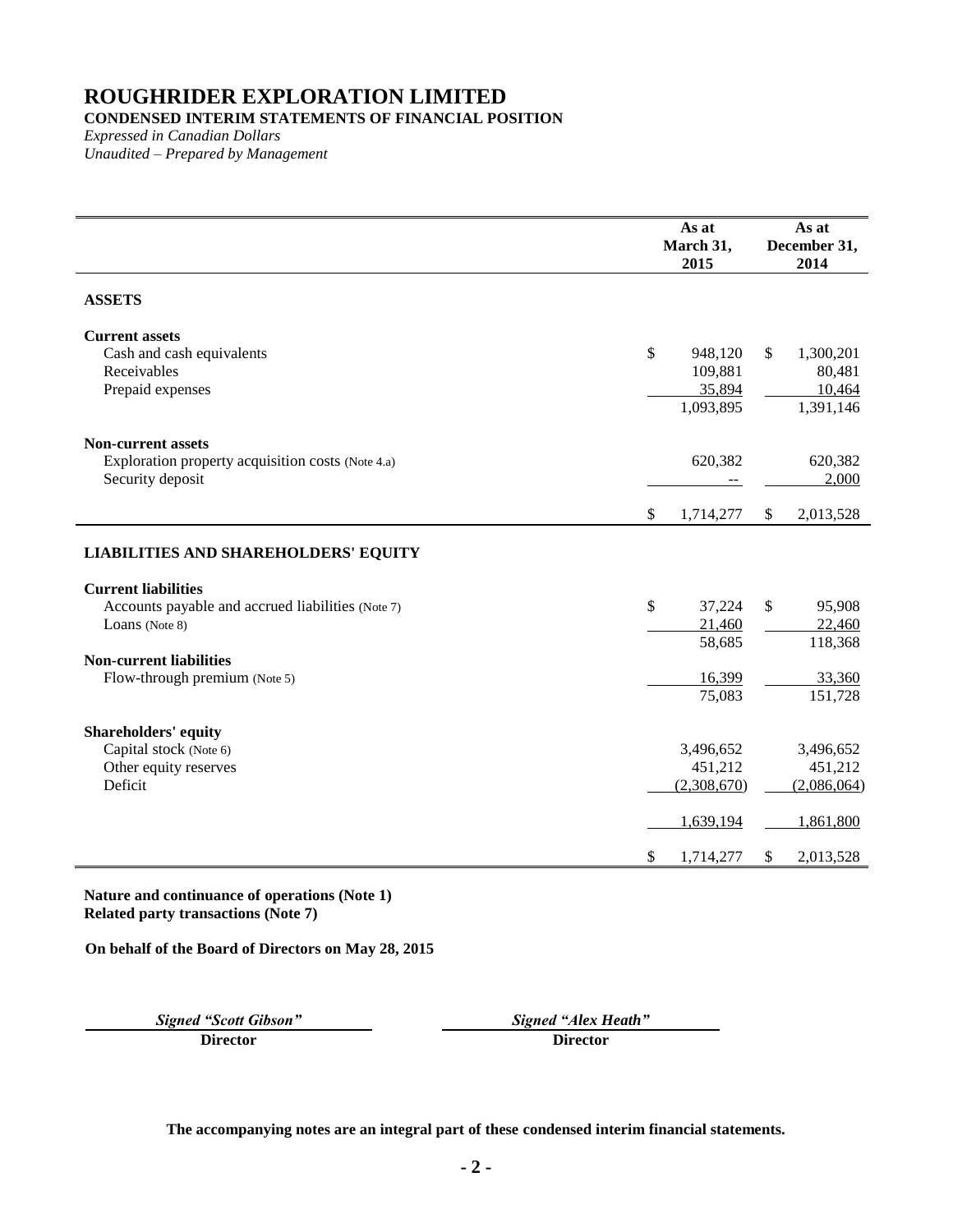# **ROUGHRIDER EXPLORATION LIMITED CONDENSED INTERIM STATEMENTS OF LOSS AND COMPREHENSIVE LOSS**

*Expressed in Canadian Dollars*

*Unaudited – Prepared by Management*

|                                                                                                                                                                                             | For the<br>three month<br>period ended<br>March 31, 2015                    |    | For the<br>three month<br>period ended<br>March 31, 2014 |  |
|---------------------------------------------------------------------------------------------------------------------------------------------------------------------------------------------|-----------------------------------------------------------------------------|----|----------------------------------------------------------|--|
| Exploration expenses (Note 4.b)<br>Filing fees<br>Interest income<br>Marketing<br>Office expenses<br>Professional fees<br>Salaries and personnel costs<br>Recovery of income taxes (Note 5) | \$<br>152,663<br>(2,500)<br>16,280<br>11,373<br>2,294<br>59,457<br>(16,961) | \$ | 3,730<br>--<br>1,912<br>--                               |  |
| Loss and comprehensive loss for the period                                                                                                                                                  | \$<br>(222,606)                                                             | \$ | (5,642)                                                  |  |
| Basic and diluted loss per common share                                                                                                                                                     | \$<br>(0.01)                                                                | \$ | (0.00)                                                   |  |
| Weighted average number of common shares outstanding                                                                                                                                        | 21,606,282                                                                  |    | 1,960,000                                                |  |

**The accompanying notes are an integral part of these condensed interim financial statements.**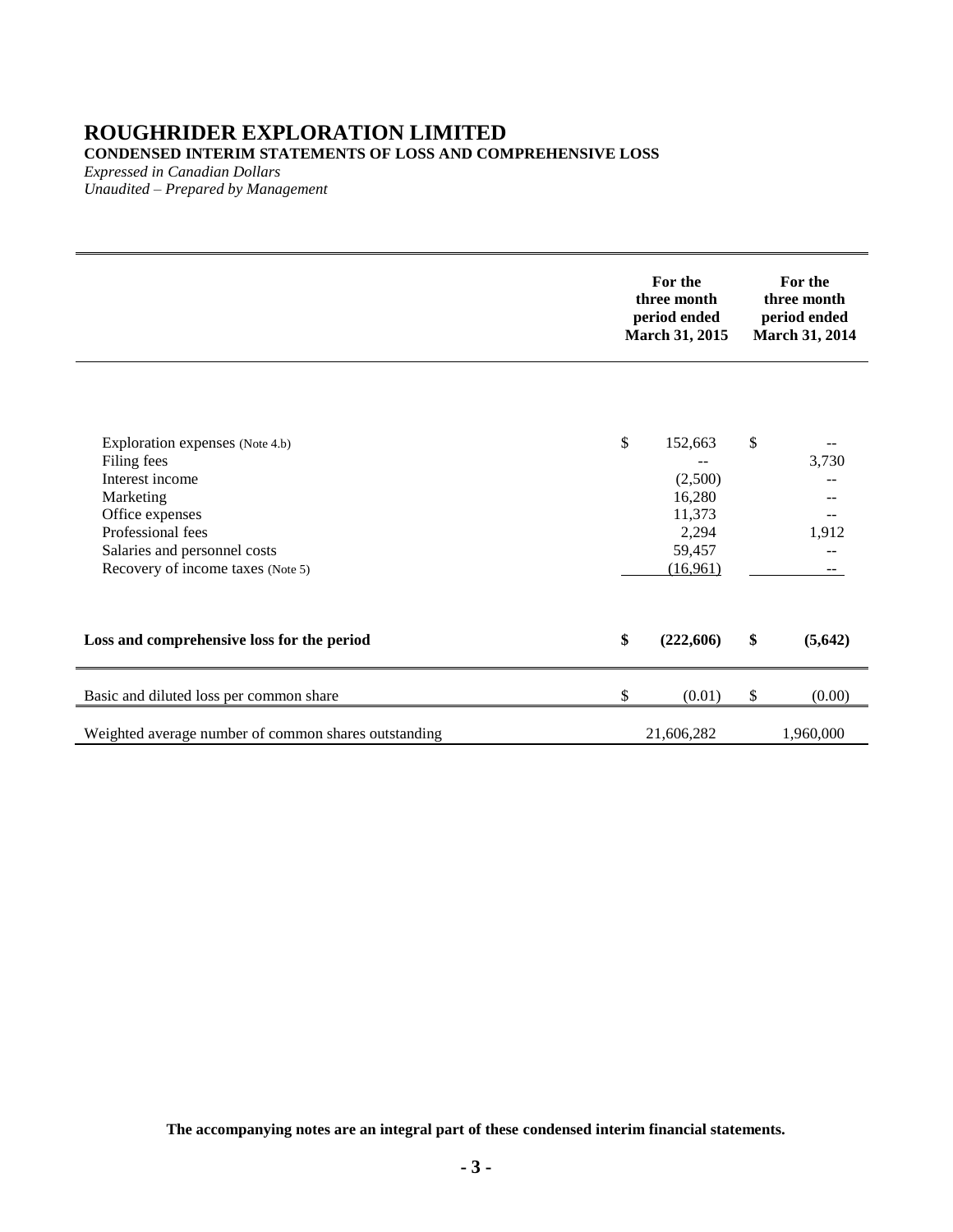# **ROUGHRIDER EXPLORATION LIMITED CONDENSED INTERIM STATEMENT OF CHANGES IN SHAREHOLDERS' EQUITY**

*Expressed in Canadian Dollars*

*Unaudited – Prepared by Management*

|                                   | <b>Capital Stock</b>       |               |                                           |                |                               |
|-----------------------------------|----------------------------|---------------|-------------------------------------------|----------------|-------------------------------|
|                                   | Number of<br><b>Shares</b> | Amount        | Other<br><b>Equity</b><br><b>Reserves</b> | <b>Deficit</b> | <b>Total</b><br><b>Equity</b> |
| <b>Balance, December 31, 2013</b> | 5,200,000                  | \$<br>290,375 | 6,000<br>\$                               | \$<br>(59,605) | \$<br>236,770                 |
| Loss for the three month period   |                            |               |                                           | (5,642)        | (5,642)                       |
| Balance, March 31, 2014           | 5,200,000                  | 290,375<br>\$ | 6,000<br>\$                               | \$<br>(65,247) | 231,128<br>\$                 |
| Balance, December 31, 2014        | 21,606,282                 | \$3,496,652   | \$451,212                                 | \$(2,086,064)  | \$1,861,800                   |
| Loss for the three month period   |                            |               |                                           | (222, 606)     | (222, 606)                    |
| Balance, March 31, 2015           | 21,606,282                 | \$3,496,652   | \$451,212                                 | \$(2,308,670)  | \$1,639,194                   |

**The accompanying notes are an integral part of these condensed interim financial statements.**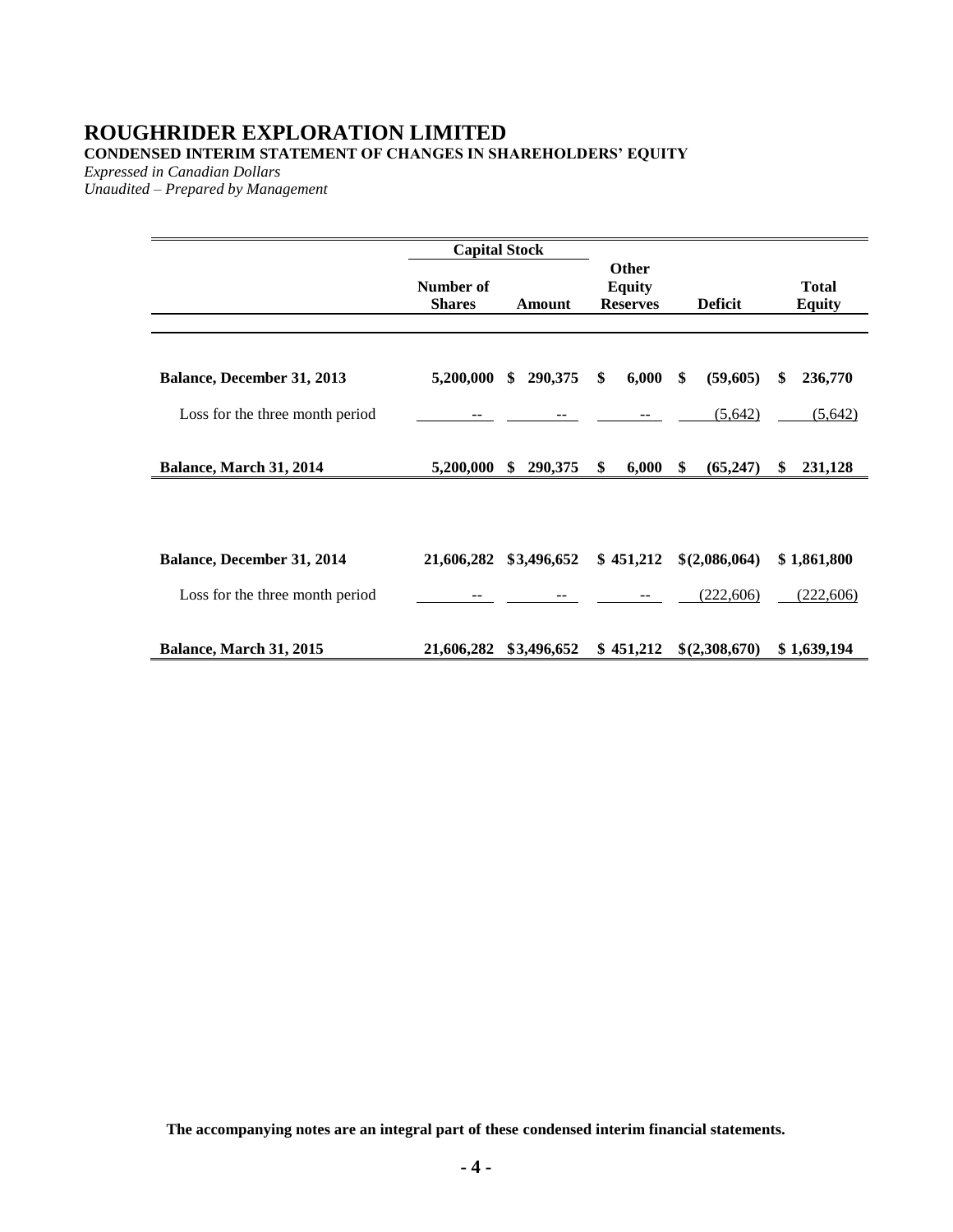**CONDENSED INTERIM STATEMENTS OF CASH FLOWS**

*Expressed in Canadian Dollars Unaudited – Prepared by Management*

|                                                                   | For the<br>three months<br>to March 31,<br>2015 | For the<br>three months<br>to March 31,<br>2014 |
|-------------------------------------------------------------------|-------------------------------------------------|-------------------------------------------------|
| <b>OPERATING ACTIVITIES</b>                                       |                                                 |                                                 |
| Loss for the period                                               | \$<br>(222,606)                                 | \$<br>(5,642)                                   |
| Items not affecting cash:                                         |                                                 |                                                 |
| Recovery of income taxes                                          | (16,961)                                        |                                                 |
| Changes in non-cash working capital items:                        |                                                 |                                                 |
| Increase in receivables                                           | (29, 400)                                       | (349)                                           |
| Increase in prepaid expenses                                      | (25, 430)                                       | (5,882)                                         |
| Decrease in accounts payable and accrued liabilities              | (58, 684)                                       | 1,683                                           |
| Net cash used in operating activities                             | (353,081)                                       | (10,190)                                        |
| <b>INVESTING ACTIVITIES</b>                                       |                                                 |                                                 |
| Decrease in security deposits                                     | 2,000                                           |                                                 |
| Net cash used in investing activities                             | 2,000                                           |                                                 |
| <b>FINANCING ACTIVITIES</b>                                       |                                                 |                                                 |
| Repayment of loans                                                | (1,000)                                         |                                                 |
| Net cash used in financing activities                             | (1,000)                                         |                                                 |
| Increase / (decrease) in cash and cash equivalents for the period | (352,081)                                       | (10, 190)                                       |
| Cash and cash equivalents, beginning of period                    | 1,300,201                                       | 241,257                                         |
| Cash and cash equivalents, end of period                          | \$<br>948,120                                   | \$<br>231,067                                   |
|                                                                   |                                                 |                                                 |
| Cash and cash equivalents consist of:                             |                                                 |                                                 |
| Cash                                                              | \$<br>48,120                                    | \$<br>231,067                                   |
| Guaranteed investment certificate issued by a Canadian bank       | \$<br>900,000                                   | \$                                              |
| Cash paid during the period for interest and taxes                | \$                                              | \$                                              |

**The accompanying notes are an integral part of these condensed interim financial statements.**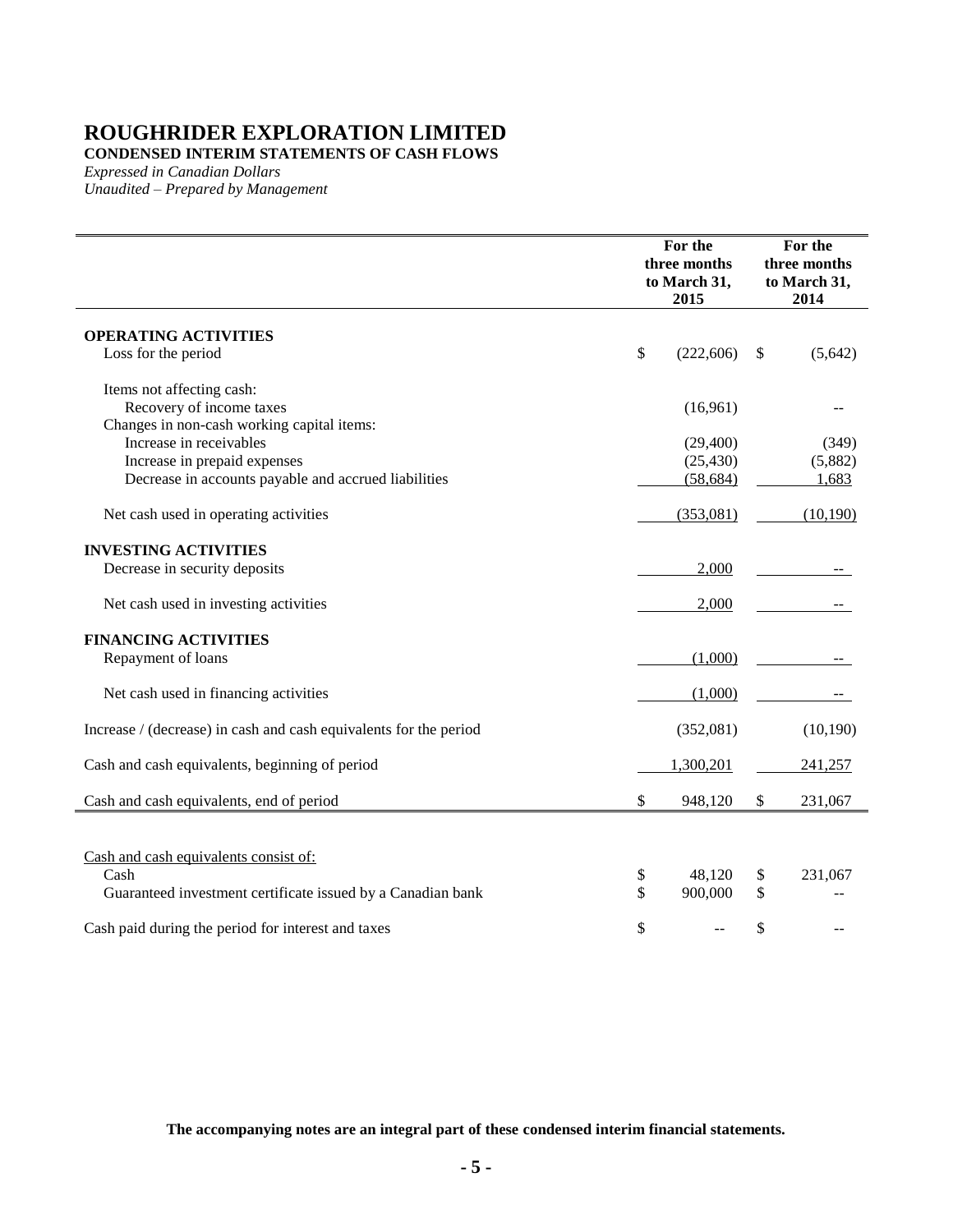NOTES TO THE CONDENSED INTERIM FINANCIAL STATEMENTS For the three months ended March 31, 2015 *Expressed in Canadian Dollars Unaudited – Prepared by Management*

### **1. NATURE AND CONTINUANCE OF OPERATIONS**

Roughrider Exploration Limited (formerly Westham Resources Corp.) ("Roughrider" or the "Company") was incorporated on December 7, 2011 under the *British Columbia Business Corporations Act*. Until July 16, 2014, Roughrider was a Capital Pool Company as defined in the TSX Venture Exchange ("TSX-V") Policy 2.4. During that period of time, the Company's sole business was the identification and evaluation of assets or businesses with a view to completing a Qualifying Transaction (also defined in TSX-V Policy 2.4). The Company completed its Qualifying Transaction on July 16, 2014 (Note [4.a\)](#page-7-0). On completion of the Qualifying Transaction, the Company was listed on the TSX Venture Exchange as a Tier 2 Mining Issuer and changed its name from Westham Resources Corp. to Roughrider Exploration Limited. The principal business of the Company is now the exploration of the Genesis property, a uranium project located to the northeast of the Athabasca Basin in Saskatchewan.

The address of the Company's head office is Suite 580 – 625 Howe Street, Vancouver, British Columbia, Canada V6C 2C6. The address of the Company's registered office is 1600 – 609 Granville Street, Vancouver, British Columbia, Canada V7Y 1C3.

These condensed interim financial statements have been prepared in accordance with International Financial Reporting Standards ("IFRS") with the assumption that the Company will be able to realize its assets and discharge its liabilities in the normal course of business rather than through a process of forced liquidation. The condensed interim financial statements do not include adjustments to amounts and classifications of assets and liabilities that might be necessary should the Company be unable to continue operations.

The Company has no source of revenue, has an accumulated deficit of \$2,308,670 at March 31, 2015, and expects to incur further losses in order to explore the Genesis property. These factors may cast significant doubt upon the Company's ability to continue as a going concern and, therefore suggest that the Company may be unable to realize its assets and discharge its liabilities in the normal course of business.

The Company's continuing operations are dependent upon its ability to obtain sufficient financing to explore the Genesis property, and upon the successful exploration and development or sale of the Company's exploration projects. Although the Company has been successful in obtaining financing to begin this process, there is no assurance that it will be able to obtain adequate financing in the future, or that such financing will be on terms that are advantageous to the Company.

### **2. BASIS OF PREPARATION**

These condensed interim financial statements, including comparatives, have been prepared using accounting policies consistent with IFRS applicable to the preparation of interim financial statements as issued by the International Accounting Standards Board, including International Accounting Standard ("IAS") 34 Interim Financial Reporting, and are consistent with interpretations by the International Financial Reporting Interpretations Committee ("IFRIC") which were effective as of May 28, 2015, the date the Board of Directors authorized these financial statements for issuance.

The preparation of these condensed interim financial statements required management to make certain estimates, judgments and assumptions that affect the reported amounts of assets and liabilities at the date of the condensed interim financial statements. Actual results could differ from these estimates. Critical estimates and judgments are discussed more fully in the Company's audited financial statements for the period ended December 31, 2014.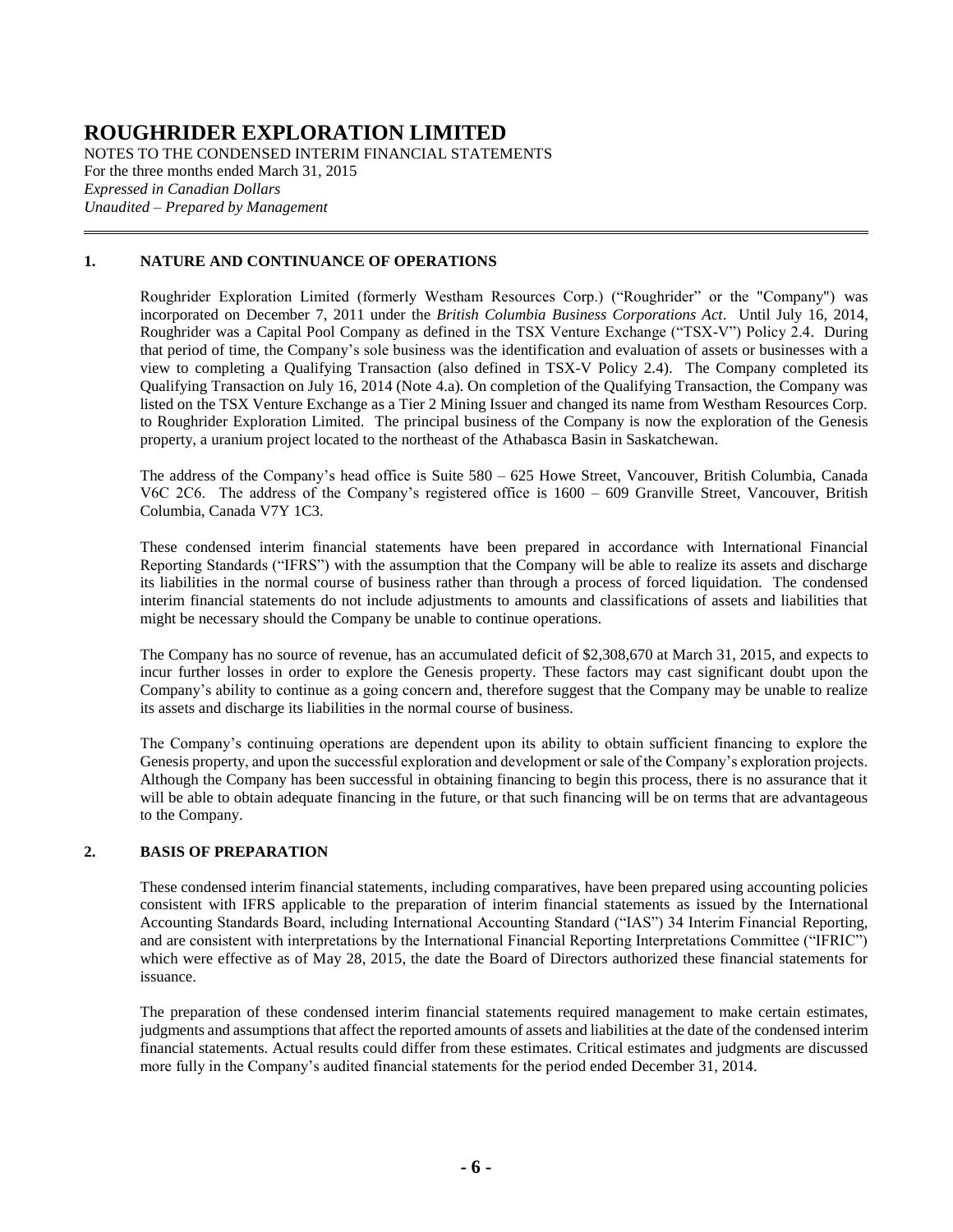NOTES TO THE CONDENSED INTERIM FINANCIAL STATEMENTS For the three months ended March 31, 2015 *Expressed in Canadian Dollars Unaudited – Prepared by Management*

### **3. SIGNIFICANT ACCOUNTING POLICIES**

#### **a. Basis of presentation**

These condensed interim financial statements are expressed in Canadian dollars, the Company's functional and presentation currency, the currency of the primary economic environment in which it operates. These condensed interim financial statements have been prepared on a historical cost basis, except for financial instruments classified as *financial instruments at fair value through profit and loss*, which are stated at their fair value. In addition, these condensed interim financial statements have been prepared using the accrual basis of accounting except for cash flow information.

Accounting policies used in the preparation of these financial statements are consistent with those described in the Company's audited annual financial statements for the period ended December 31, 2014, except for the following amendments that reflect changes to IFRS:

- *IFRS 3, Business Combinations* amendment clarifies the scope exception for joint arrangements.
- *IFRS 8, Operating Segments* amendment to require disclosure of judgements made by management in aggregating segments, and a reconciliation of segment assets to the entity's assets when segment assets are reported.
- *IAS 24, Related Party Transactions* amendment to revise the definition of "related party" to include an entity that provides key management personnel services to the reporting entity or its parent, and to clarify the related disclosure requirements.

Adoption of the above amended accounting standards has had no material impact on the quarterly financial statements.

### **Upcoming Changes in Accounting Standards**

- *IAS 1, Presentation of Financial Statements* amendment to clarify guidance on materiality and aggregation, the presentation of subtotals, the structure of financial statements, and the disclosure of accounting policies. These amendments will be effective for the Company's year ended December 31, 2016.
- *IFRS 7, Financial Instruments: Disclosures* amendment requires additional disclosures on transition from IAS 39 and IFRS 9, and will be effective for the Company's year ended December 31, 2018.
- *IFRS 9, Financial Instruments* introduces the new requirements for the classification, measurement and de-recognition of financial assets and financial liabilities. Specifically, *IFRS 9* requires all recognized financial assets that are within the scope of *IAS 39 Financial Instruments: Recognition and Measurement* to be subsequently measured at amortized cost or fair value. The amendment also introduces a third measurement category for financial assets: fair value through other comprehensive income, and includes a single, forward-looking 'expected loss' impairment model. These amendments will be effective for the Company's year ended December 31, 2018.

The Company is in the process of assessing the impact of the upcoming changes in accounting standards.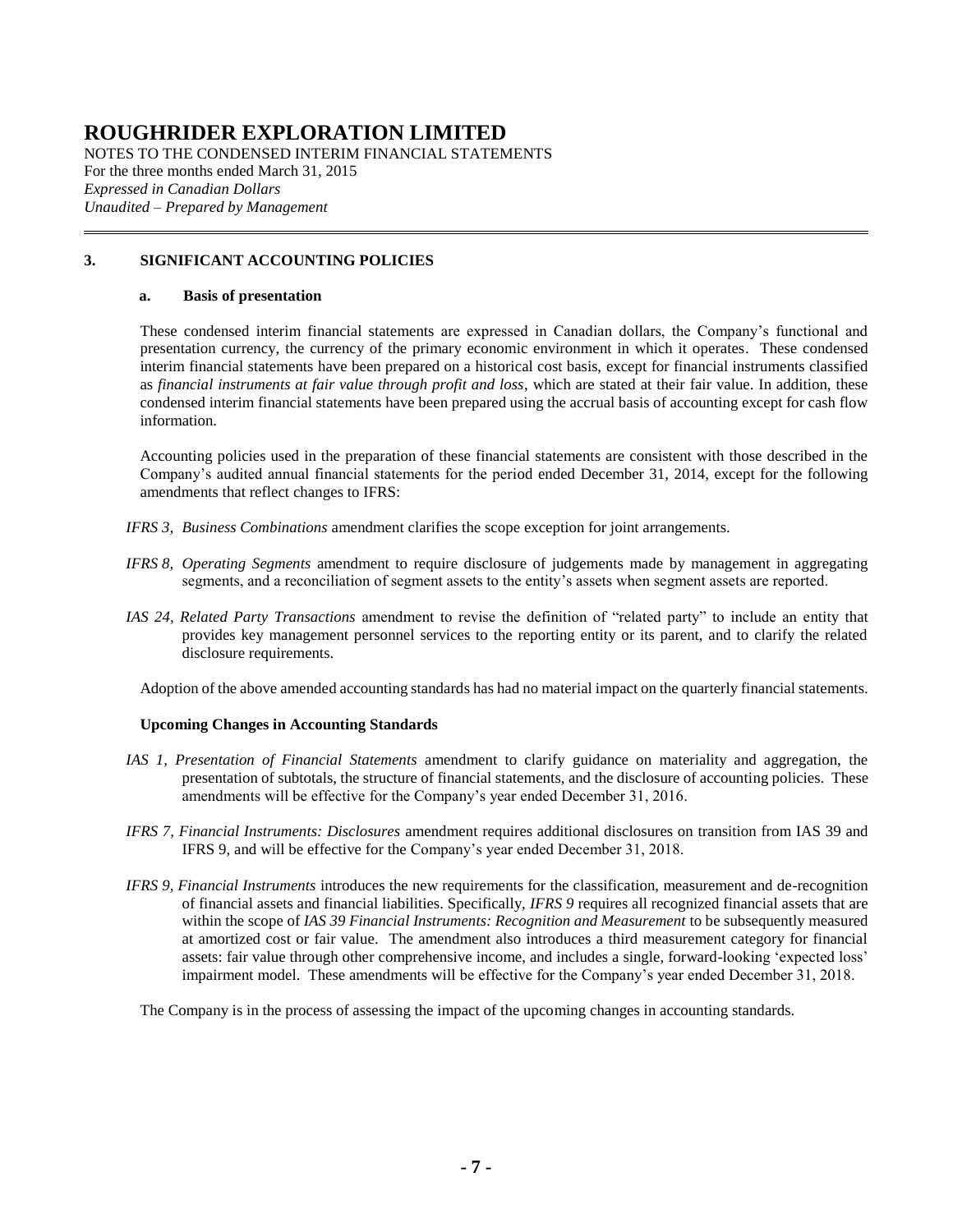NOTES TO THE CONDENSED INTERIM FINANCIAL STATEMENTS For the three months ended March 31, 2015 *Expressed in Canadian Dollars Unaudited – Prepared by Management*

### <span id="page-7-1"></span><span id="page-7-0"></span>**4. EXPLORATION PROPERTY**

#### **a. Acquisition costs**

|                                      | Genesis<br>property | Other Canadian<br>properties | Total     |
|--------------------------------------|---------------------|------------------------------|-----------|
| Balance, December 31, 2013           | $\qquad \qquad -$   | $-$                          | --        |
| Cash payment                         | 125,000             | --                           | 125,000   |
| Share payments                       | 454,362             | --                           | 454,362   |
| Staking costs                        | 29.531              | 11.489                       | 41,020    |
| December 31, 2014 and March 31, 2015 | \$608,893           | \$11,489                     | \$620,382 |

#### **Genesis property**

On July 16, 2014, the Company closed its Qualifying Transaction with Kivalliq, a British Columbia company listed on the TSX Venture Exchange (TSXV: KIV). Roughrider and Kivalliq have entered into an option agreement under which Roughrider may earn up to an 85% interest in Kivalliq's "Genesis" uranium project (the "Genesis property").

In order to earn the full 85% interest in the Genesis property the Company must complete \$5,000,000 in exploration expenditures, make \$1,000,000 in cash payments and issue to Kivalliq 3,939,656 common shares over a period of four years. In connection with the closing of the Qualifying Transaction, the Company made an initial cash payment of \$125,000 to Kivalliq and issued 1,969,828 common shares to Kivalliq.

The execution of the option agreement and the advance of initial consideration to Kivalliq thereunder served as the Company's Qualifying Transaction under the policies of the TSX Venture Exchange. As a result, on completion of the Qualifying Transaction, the Company was listed on the TSX Venture Exchange as a Tier 2 Mining Issuer and changed its name from Westham Resources Corp. to Roughrider Exploration Limited.

Under the terms of the option agreement, the Company may earn an initial 50% interest by making cash payments, incurring expenditures, and issuing shares as follows:

|                                        | Payments         | Expenditures       | Common shares     |
|----------------------------------------|------------------|--------------------|-------------------|
| On the effective date of the agreement | $$125,000^{(1)}$ | N/A                | $1,969,828^{(1)}$ |
| On or before December 31, 2014         | N/A              | $$1,000,000^{(1)}$ | N/A               |
| On or before August 31, 2016           | \$175,000        | $$1,500,000^{(2)}$ | 1.969.828         |

 $<sup>(1)</sup>$ - this amount has been paid, this expenditure incurred, or these shares issued as of March 31, 2015</sup>

 $(2)$ - \$461,510 of this expenditure has been incurred as of March 31, 2015

The Company may acquire a further 35% interest (for an aggregate 85% interest) by making cash payments, incurring expenditures, and issuing shares as follows:

|                              | Payments  | Expenditures | Common shares |
|------------------------------|-----------|--------------|---------------|
| On or before August 31, 2017 | \$250,000 | N/A          | N/A           |
| On or before August 31, 2018 | \$450,000 | \$2,500,000  | N/A           |

In October 2014, Roughrider acquired a series of properties near the Genesis property to the northeast, through a combination of purchase, property exchange, and staking. These additional properties have been incorporated into the Genesis property.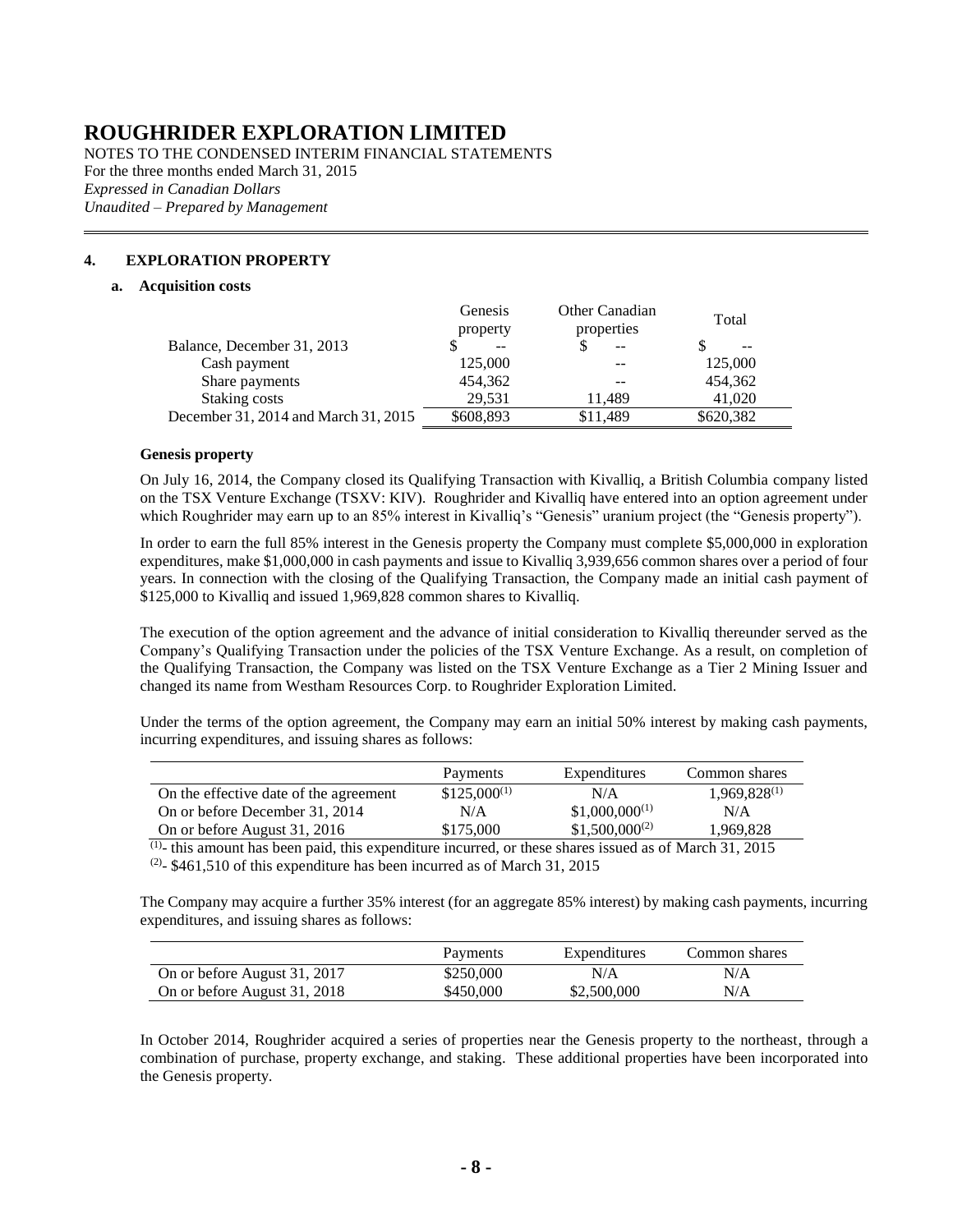NOTES TO THE CONDENSED INTERIM FINANCIAL STATEMENTS For the three months ended March 31, 2015 *Expressed in Canadian Dollars Unaudited – Prepared by Management*

### **[4.](#page-7-1) EXPLORATION PROPERTY (CONTINUED)**

#### **Other Canadian properties**

Roughrider has added select properties to the portfolio of uranium assets, while maintaining the overall focus on the Genesis Property. These other Canadian properties are outside the Genesis joint venture, and are 100% owned by Roughrider.

#### <span id="page-8-1"></span>**b. Exploration expenses**

No exploration costs were incurred prior to completion of the Qualifying Transaction on July 16, 2014.

|                                                                       | Genesis property |         |
|-----------------------------------------------------------------------|------------------|---------|
| Communications                                                        | \$               | 248     |
| Conferences                                                           |                  | 185     |
| Fuel                                                                  |                  | 7,449   |
| Geophysical survey (ground)                                           |                  | 29,245  |
| Helicopter                                                            |                  | 47,372  |
| Materials                                                             |                  | 5,627   |
| Meals and accommodation                                               |                  | 13,282  |
| Personnel time                                                        |                  | 39,452  |
| Shipping                                                              |                  | 2,613   |
| Travel                                                                |                  | 7,191   |
| Total exploration costs for<br>the three months ended March 31, 2015: | S                | 152,664 |

### <span id="page-8-0"></span>**5. FLOW THROUGH PREMIUM LIABILITY**

On December 31, 2014, the Company completed a flow-through private placement of 1,668,000 flow-through shares at a price of \$0.18 per share for gross proceeds of \$300,240. A \$33,360 flow-through share premium liability was recorded pursuant to this financing.

Upon incurring qualifying expenditures of \$152,664 in the quarter ended March 31, 2015, the flow-through share premium liability was partially extinguished, and a recovery of this liability was recorded in the Statements of Loss and Comprehensive Loss, in the amount of \$16,961.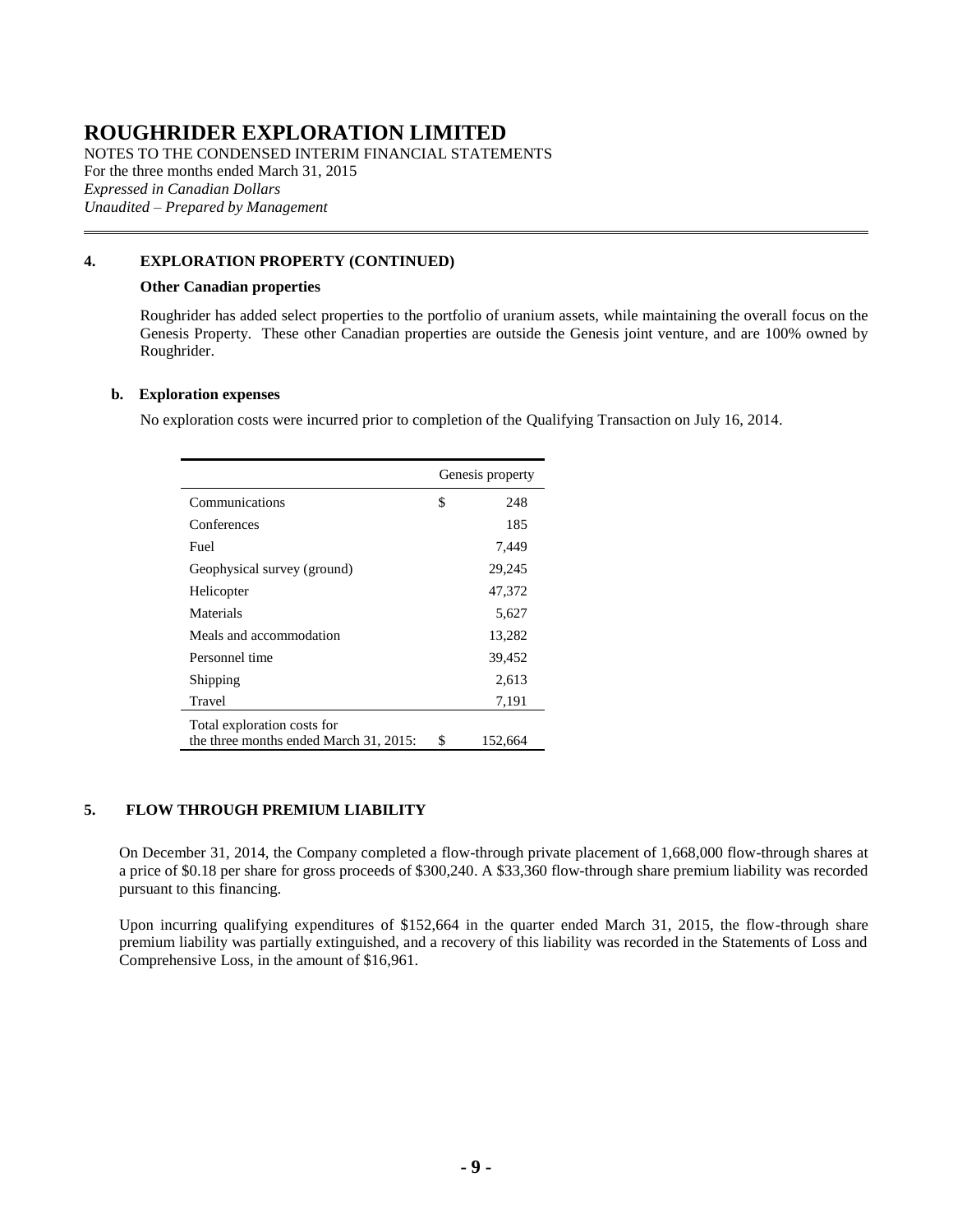NOTES TO THE CONDENSED INTERIM FINANCIAL STATEMENTS For the three months ended March 31, 2015 *Expressed in Canadian Dollars Unaudited – Prepared by Management*

### <span id="page-9-0"></span>**6. CAPITAL STOCK**

### **Authorized:**

Unlimited common shares with no par value and unlimited preferred shares with no par value.

#### **Issuances**

During the three month period ended March 31, 2015, the Company had no capital stock transactions.

#### **Escrowed shares**

As at March 31, 2015, the Company has  $2,430,000$  shares held in escrow  $(2014 - 3,240,000)$ . Under the escrow agreement, 10% (324,000 shares) of the originally escrowed common shares were released from escrow on the issuance of the Final Exchange Bulletin following completion of the Qualifying Transaction (Note [4.a\)](#page-7-0) and an additional tranches of 15% (486,000 shares) was released on January 16, 2015. Further tranches of 15% will be released on July 16, 2015; January 16, 2016; July 16, 2016; January 16, 2017; and July 16, 2017.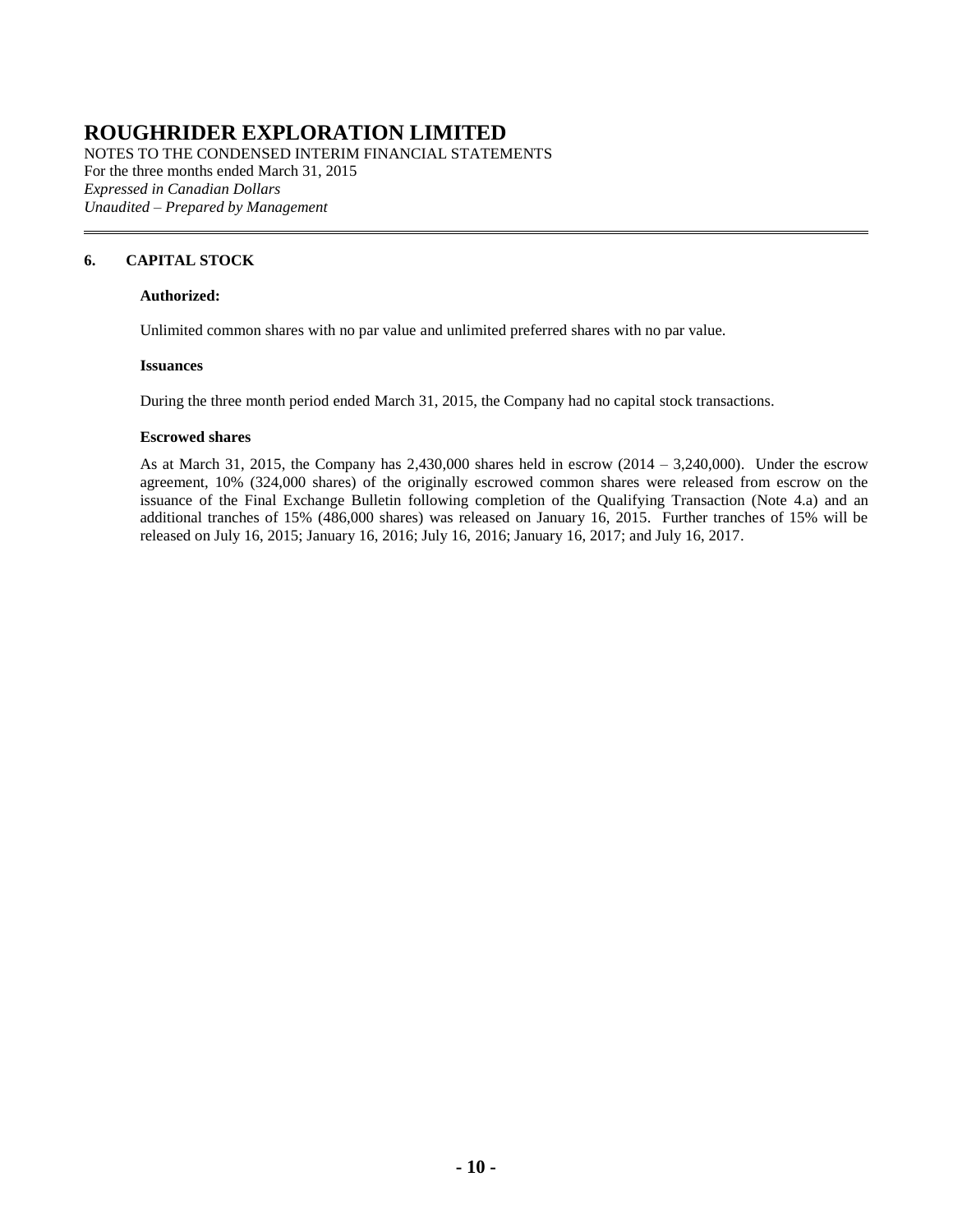NOTES TO THE CONDENSED INTERIM FINANCIAL STATEMENTS For the three months ended March 31, 2015 *Expressed in Canadian Dollars Unaudited – Prepared by Management*

### **[6.](#page-9-0) CAPITAL STOCK (CONTINUED)**

#### **Stock options**

The Company has established a share purchase option plan whereby the Board of Directors may grant options to directors, officers, employees or consultants. The goal of this plan is to more closely align the interests of optionholders with the interests of shareholders.

The Company has been authorized by its shareholders to grant stock options numbering up to ten percent (10%) of the number of common shares issued and outstanding. Under the plan, the exercise price of each option shall be determined by the directors but will in no event be less than the discount market price for the common shares. Stock options granted are subject to a maximum term of 10 years and vest at the discretion of the Board of Directors. Options granted to consultants performing investor relations activities shall vest over a minimum of 12 months with no more than one quarter of such options vesting in any 3 month period.

Details of stock option activity are as follows:

|                                 | Number of<br>options | Weighted<br>average exercise<br>price |
|---------------------------------|----------------------|---------------------------------------|
| Outstanding, December 31, 2013  | Nil                  | Nil.                                  |
| Granted                         | 1,950,000            | \$0.22                                |
| Outstanding, December 31, 2014, |                      |                                       |
| and March 31, 2015              | 1,950,000            | \$0.22                                |

No options were issued in the current quarter. The following table summarizes information about stock options outstanding and exercisable to directors, officers, employees and consultants as at March 31, 2015:

| Grant date   | Expiry date  | Exercise<br>price | Number of options<br>outstanding and<br>exercisable | Remaining<br>contractual life |
|--------------|--------------|-------------------|-----------------------------------------------------|-------------------------------|
| Aug. 7, 2014 | Aug. 7, 2019 | \$0.22            | 1.950.000                                           | 4.38 years                    |

The fair value of stock options issued was calculated using the Black-Scholes Option Pricing Model, based on the following assumptions:

|                                 | Aug 7, 2014 |
|---------------------------------|-------------|
| Average risk-free interest rate | 1.43%       |
| Expected dividend yield         | $0.00\%$    |
| Expected stock price volatility | 144.6%      |
| Expected life                   | 5.0 years   |
| Value per option                | \$0.1975    |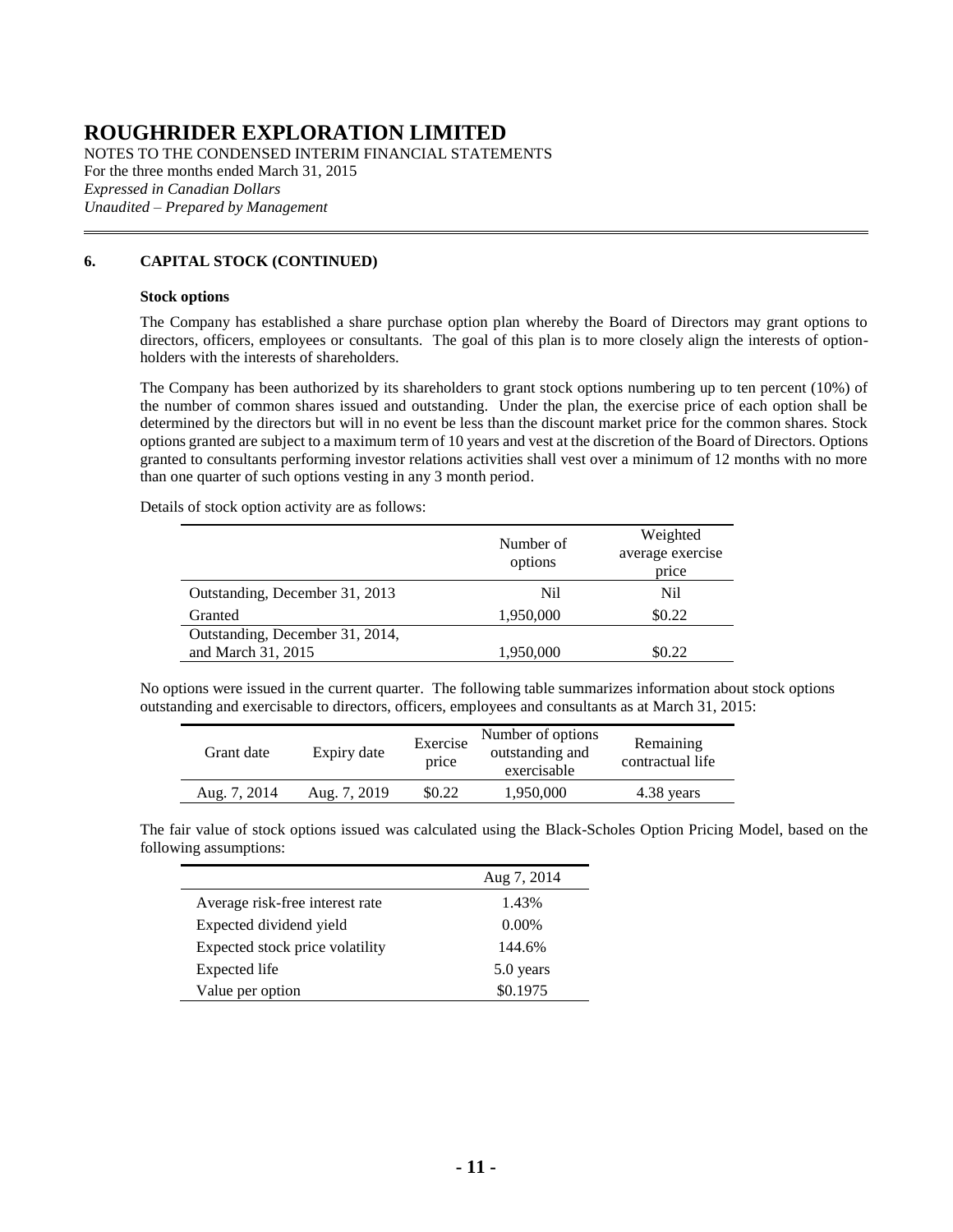NOTES TO THE CONDENSED INTERIM FINANCIAL STATEMENTS For the three months ended March 31, 2015 *Expressed in Canadian Dollars Unaudited – Prepared by Management*

### **[6.](#page-9-0) CAPITAL STOCK (CONTINUED)**

### **Warrants**

Details of warrant activity are as follows:

|                                                      | Number of<br>warrants | Weighted<br>average<br>exercise price |
|------------------------------------------------------|-----------------------|---------------------------------------|
| As at December 31, 2013                              | 140,000               | \$0.10                                |
| Exercised                                            | (140,000)             | \$0.10                                |
| Issued                                               | 6,867,646             | \$0.34                                |
| Outstanding, December 31, 2014<br>and March 31, 2015 | 6,867,646             | \$0.34                                |

There was no stock purchase warrant activity in the quarters ended March 31, 2014 or 2015.

As at March 31, 2015, the outstanding stock purchase warrants were as follows:

| Expiry date   | Exercise price | Number of warrants | Remaining<br>life (years) |
|---------------|----------------|--------------------|---------------------------|
| June 30, 2016 | \$0.18         | $133,440^{(2)}$    | 1.25                      |
| July 16, 2016 | \$0.22         | $469,980^{(2)}$    | 1.30                      |
| July 16, 2017 | \$0.35         | 6,264,226          | 2.30                      |

(2)finder's warrants

The fair values of the finder's warrants issued were calculated using the Black-Scholes Option Pricing Model, based on the following weighted average assumptions:

|                                 | Mar 31, 2015 | Dec 31, 2014 |
|---------------------------------|--------------|--------------|
| Exercise price                  |              | \$0.21       |
| Average risk-free interest rate |              | 1.05%        |
| Expected dividend yield         |              | $0.00\%$     |
| Expected stock price volatility |              | 112.81%      |
| Expected life                   |              | vears        |